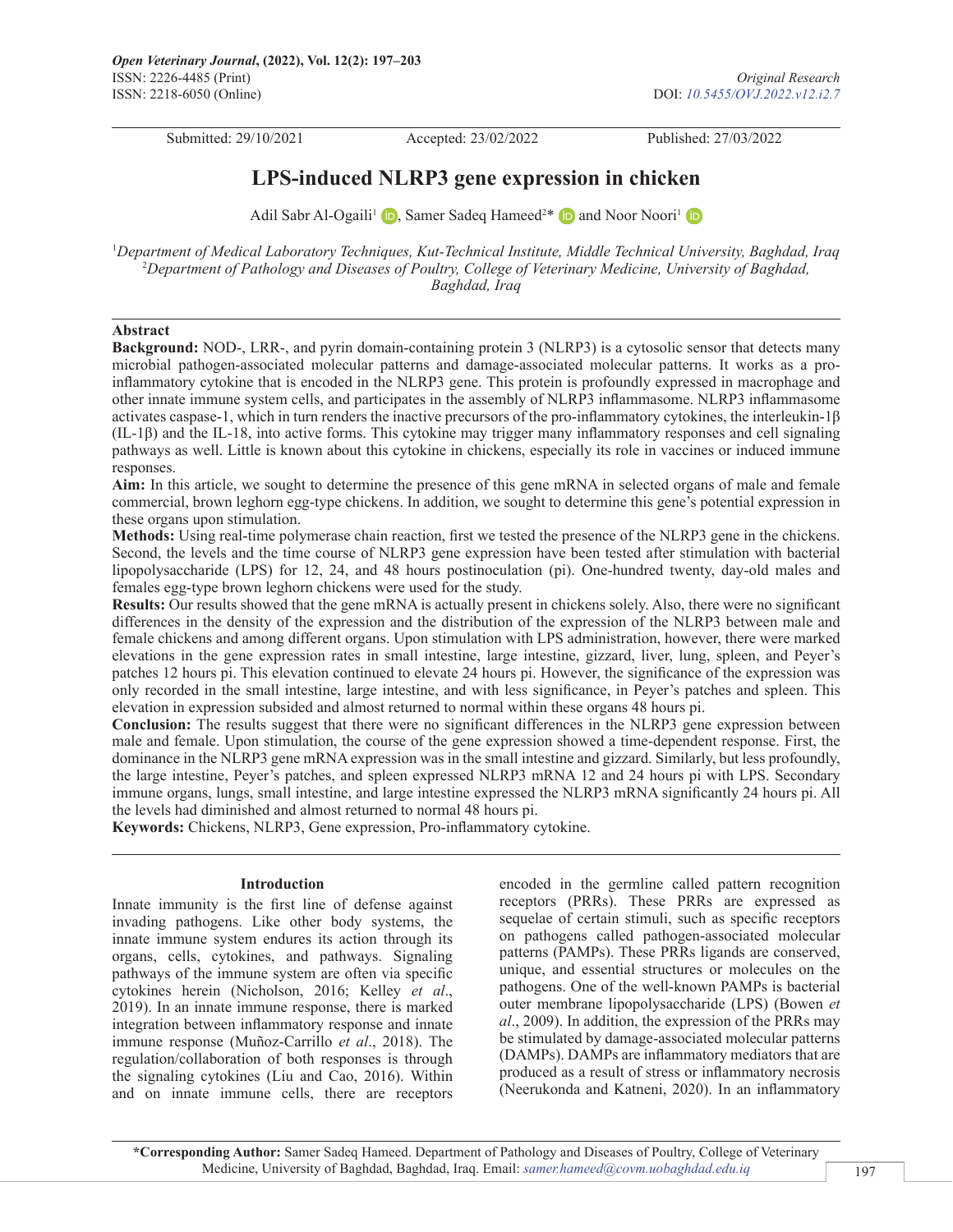response, a group of intracellular mediators serve as cell signaling pathways. Among these is a multimeric protein complex called inflammasome. Inflammasome activates caspase-1, which is a major inflammatory pathway. Therefore, a PRR is actually a platform that acts to activate caspase-1 either through engagement with PAMPs or DAMPs. One of the intracellular signaling molecules for PRRs is a group called nucleotide-binding domain and leucine-rich repeat containing (NLR) and NOD-like receptor superfamily. The NOD-like receptor superfamily has a group of proteins called NLRPs (NLRP1 through NLRP14) (Roh and Sohn, 2018; Kanneganti, 2020). Many members of this family are highly conserved (plants to humans) to act as members in the first line of defense. Among these, NLRP3 is essential in activating and in the proteolysis of pro-inflammatory cytokines, such as caspase-1, which is required in interleukin-1β (IL-1β), and IL-18 proteolysis (Vrentas *et al*., 2018; Kelley *et al*., 2019; Paik *et al*., 2021).

In this study, we aimed to record the presence of NLRP3 gene in the mRNA of commercial, brown leghorn egg-type chickens. In addition, we sought to determine if there is a difference in this gene expression regarding the gender of the bird. Finally, we sought to determine if there is a significant elevation in gene expression through various organs after the stimulation with bacterial LPS. Our results showed that upon stimulation with LPS administration, NLRP3 was highly expressed within 12 hours postinoculation (pi) in the small intestine and gizzard and started to subside 24 hours pi. The NLRP3 gene expression almost returned to normal within 48 hours pi in specific organs. The exception, however, was the small intestine, the large intestine, lung, spleen, and Peyer's patches where the values were significantly higher than the other organs. In addition, we recorded that there were no significant differences in the NLRP3 gene expression regarding the birds' gender.

### **Materials and Methods**

### *Chickens*

One-hundred twenty, day-old males and females egg-type brown leghorn chickens were used for this study. Thirty, one-day old chicks were first sexed into males and females  $(n = 15/\text{gender})$ . These birds were euthanized and small intestine, large intestine, gizzard, heart, lung, spleen, and Peyer's patches were collected and stored under deep freezing (−20°C) for further analyses. The remaining 90 chicks (male and female) were raised in a commingle floor pen  $(3 \times 4 \text{ m})$ on wood-shaving litter. All these birds had water and feed *ad libitum*. On day 7, the birds in the commingle floor pen were divided equally into three groups in three separated floor pens  $(1.2 \times 1.5 \text{ m}) (n = 30)$ . The birds were weighed individually. Accordingly, the first group received 10 µg/ml/kg bodyweight (BW) of LPS

via oral gavage; the second group received 1 ml of 0.09% sterile normal saline solution via oral gavage (representing the positive control group); and the third group received no treatment (representing the negative control group).

# *Sample collection*

All birds were euthanized and dissected aseptically to collect samples. The first sample collection was before the LPS treatment (time 0). Samples included lungs, liver, small intestine, large intestine, gizzard, spleen and Peyer's patches.

The next sample collection was at 12 hours after the treatment with LPS. 10 birds per group were euthanized and the same organs were collected as with the first collection attempt. All samples were placed in sterile nylon bags and stored under deep freezing (−20°C). 24 hours after LPS treatment, the same protocol was applied. 10 birds per group were euthanized and the visceral organs were collected (see above). This procedure was reapplied 48 hours after LPS treatment for the remaining 10 birds.

# *Bacterial LPS*

*Escherichia coli* (026:B6 strain)-derived LPS (Sigma-Aldrich, USA) was used as the challenging bacterial endotoxin (Bowen *et al*., 2009). 10 mg LPS stock was diluted with deionized distilled  $H_2O$  (dd $H_2O$ ) and the final dose was calculated as  $10 \mu g/\text{m}$ /kg BW. According to the BW of the birds, the LPS calculated dose was administered via oral gavage for each bird in the test group individually. The practice of bird gavaging was carried out using 18G animal gavage ball-end bent needle (cat# CAD7906-12EA, Sigma-Aldrich, USA).

### *RNA isolation, quantitative real-time polymerase chain reaction (RT-PCR), and primers' design*

Total RNA was extracted using Trizol reagent (Life Technologies, Carlsbad, CA) according to the manufacturer's instructions. The concentration and the quality of the extracted RNA were evaluated by using Take3 micro-volume plate and the Synergy HT multimode microplate reader (BioTek, Winooski, VT). RNA was assessed by using (A260/280) ratio, and those RNAs which were with ratio absorbance >1.8 were judged as high quality and high integrity RNAs. The RNA was loaded onto agarose gel electrophoresis for visual assessment. The reverse transcription of the RNA  $(1 \mu g)$  was done with qScript® cDNA Synthesis SuperMix (Quanta Biosciences, Qiagen, Beverly Inc.). The resulting cDNA was amplified by using qPCR (Applied Biosystems 7500 Real-Time System) with SYBR green master mix (Life Technologies, Carlsbad, CA) according to the manufacturer's instructions. Relative quantification (RQ) of the mRNA expression of the NLRP3 gene was determined using the  $2^{-\Delta\Delta CT}$ calculation (Pfaffl, 2004; Schmittgen and Livak, 2008). All readings were normalized to 18S ribosomal RNA expression as the housekeeping gene (Kuchipudi *et al*.,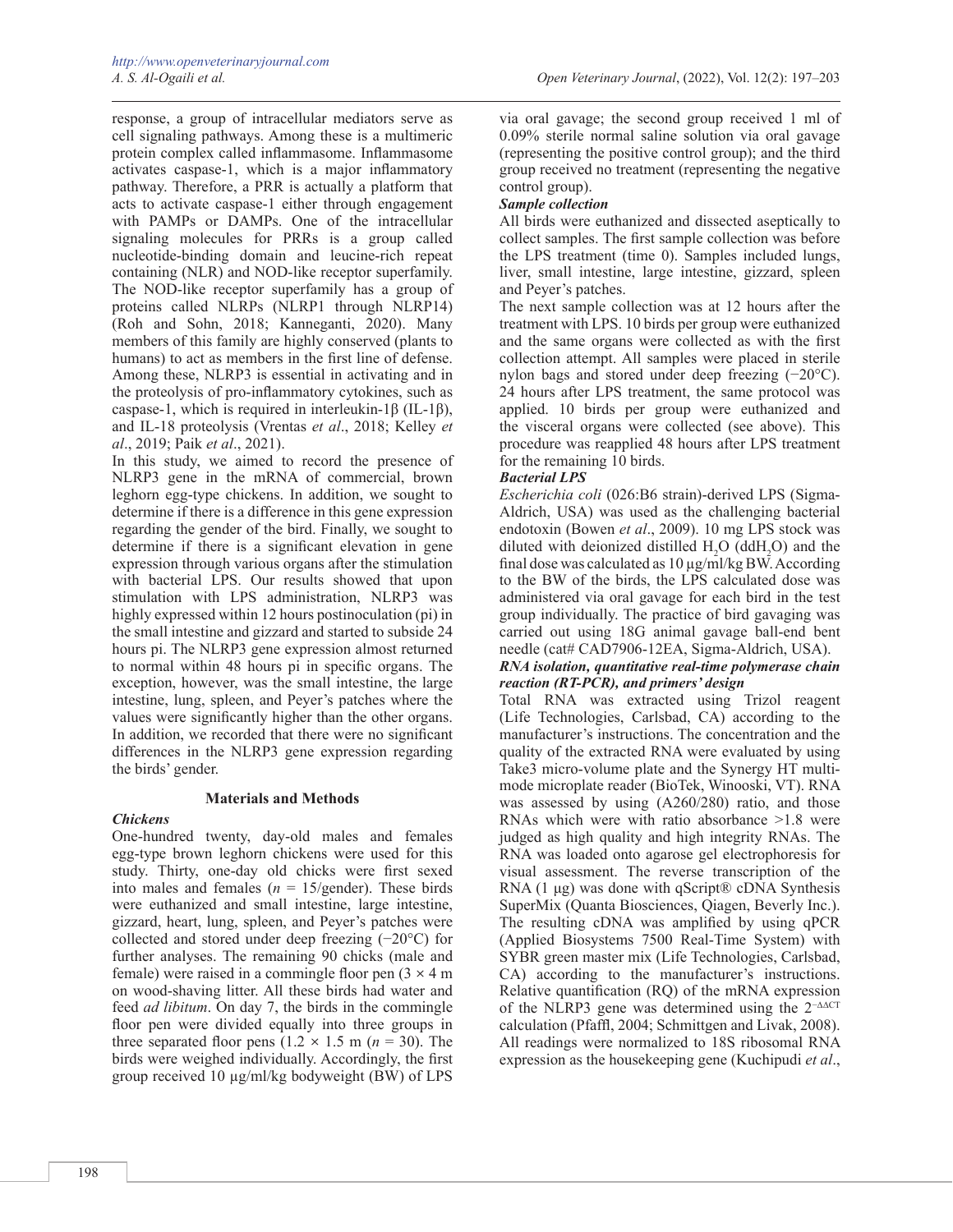2012). Primers designed for mRNA of the NLRP3 and 18S rRNA genes were as described by Kuchipudi *et al*. (2012) and Karaffová *et al*. (2020) (Table 1).

# *Primers and conventional PCR procedure*

Fragments of mRNA of the NLRP3 gene and 18S ribosomal RNA (rRNA) were amplified using PCR with specific primers (Table 1). For both genes, PCR buffers and thermal cycling conditions are summarized in Tables 2 and 3. Amplicons were separated and were visualized by using SYBER Safe gel stain and loaded on a 1% agarose gel electrophoresis (Thermo-Fisher Scientific). Images were captured using the FluorChem M MultiFluor System (ProteinSimple, San Jose, CA).

### *Statistical analyses*

Data were analyzed using one-way analysis of variance (JMP software, SAS Inst. 2010). Significant differences were determined using Student's *t*-test and Tukey's HSD test (the experimental unit,  $n = 10$ ). Significances were represented as  $p \leq 0.05$ . All data are shown as  $means \pm SEM$ .

### *Ethical approval*

The study and all tests, protocols, and procedures were approved by the scientific and animal care committee

in the Department of Pathology and Poultry Disease, College of Veterinary Medicine, University of Baghdad.

### **Results**

### *Relative NLRP3 gene expression in RT-PCR in male and female chicks*

The first step of this experiment was designed to determine the possibility of the NLRP3 gene expression in chickens, and whether the gene was differentially expressed by gender-related manner. Our RT-PCR results showed that the NLRP3 gene was actually present in chickens and there were no sex-related differences at the mRNA level (time 0, Fig. 1). For the second hypothesis, however, there was an inequality in the distribution of the mRNA gene level among organs. *Relative NLRP3 gene expression in RT-PCR among organs after stimulation with LPS*

After stimulation with bacterial LPS, the studied organs showed marked elevation in the NLRP3 gene level in comparison to the nonimmunized control groups when tested with RT-PCR. However, the significance levels were only in the small intestine and gizzard 12 hours pi (Fig. 2). These levels, however, started to

**Table 1.** Primers' design for NLRP3 and 18S ribosomal RNA.

| NLRP3 F <sup>†</sup><br>GAGGTCCTCTACAGCTTGTG<br>Karaffová et al. (2020)<br>ACATGATCATCTGTGTGGTG<br>NLRP3R<br>$18S$ rRNA $F^*$<br>TGTGCCGCTAGAGGTGAAATT<br>Kuchipudi et al. (2012) | Oligonucleotide | Primer $(5^{\prime}-3^{\prime})$ |  |  |
|-----------------------------------------------------------------------------------------------------------------------------------------------------------------------------------|-----------------|----------------------------------|--|--|
|                                                                                                                                                                                   |                 |                                  |  |  |
|                                                                                                                                                                                   |                 |                                  |  |  |
|                                                                                                                                                                                   |                 |                                  |  |  |
|                                                                                                                                                                                   | 18S rRNA R      | <b>TGGCAAATGCTTTCGCTTT</b>       |  |  |

(† ) Primers were synthesized and ordered from Eurofins MWG Operon LLC, Huntsville, AL.

(‡ )Primers were ordered from Sigma (UK).

**Table 2.** Quantities for master mixes, supermix, cDNAs, F primers, and R primers for both NLRP3 and 18S rRNA genes.

| <b>NLRP3</b> MasterMix |            | <b>18S rRNA MasterMix</b> |            |  |
|------------------------|------------|---------------------------|------------|--|
| Super Mix              | $43 \mu l$ | Super Mix                 | $43 \mu l$ |  |
| cDNA                   | $5 \mu l$  | cDNA                      | $5 \mu l$  |  |
| F primer               | . µl       | F primer                  | . ul       |  |
| R primer               | -ul        | R primer                  | -ul        |  |

**Table 3.** Thermal cycles' conditions for cDNA amplification. For both genes, the nucleic acids were first denatured at 95°C for 5 minutes. After that, 35 thermal cycles followed. Lastly, the final extension at 72ºC was for 10 minutes.

|                | NLRP3      |           |                | 18S rRNA   |           |
|----------------|------------|-----------|----------------|------------|-----------|
| $95^{\circ}$ C | 5 minutes  |           | $95^{\circ}$ C | 5 minutes  |           |
| $94^{\circ}$ C | 30 seconds |           | $94^{\circ}$ C | 1 minute   |           |
| $50^{\circ}$ C | 30 seconds | 35 cycles | $50^{\circ}$ C | 1 minute   | 35 cycles |
| $72^{\circ}$ C | 1 minute   |           | $72^{\circ}$ C | 1 minute   |           |
| $72^{\circ}$ C | 10 minutes |           | $72^{\circ}$ C | 10 minutes |           |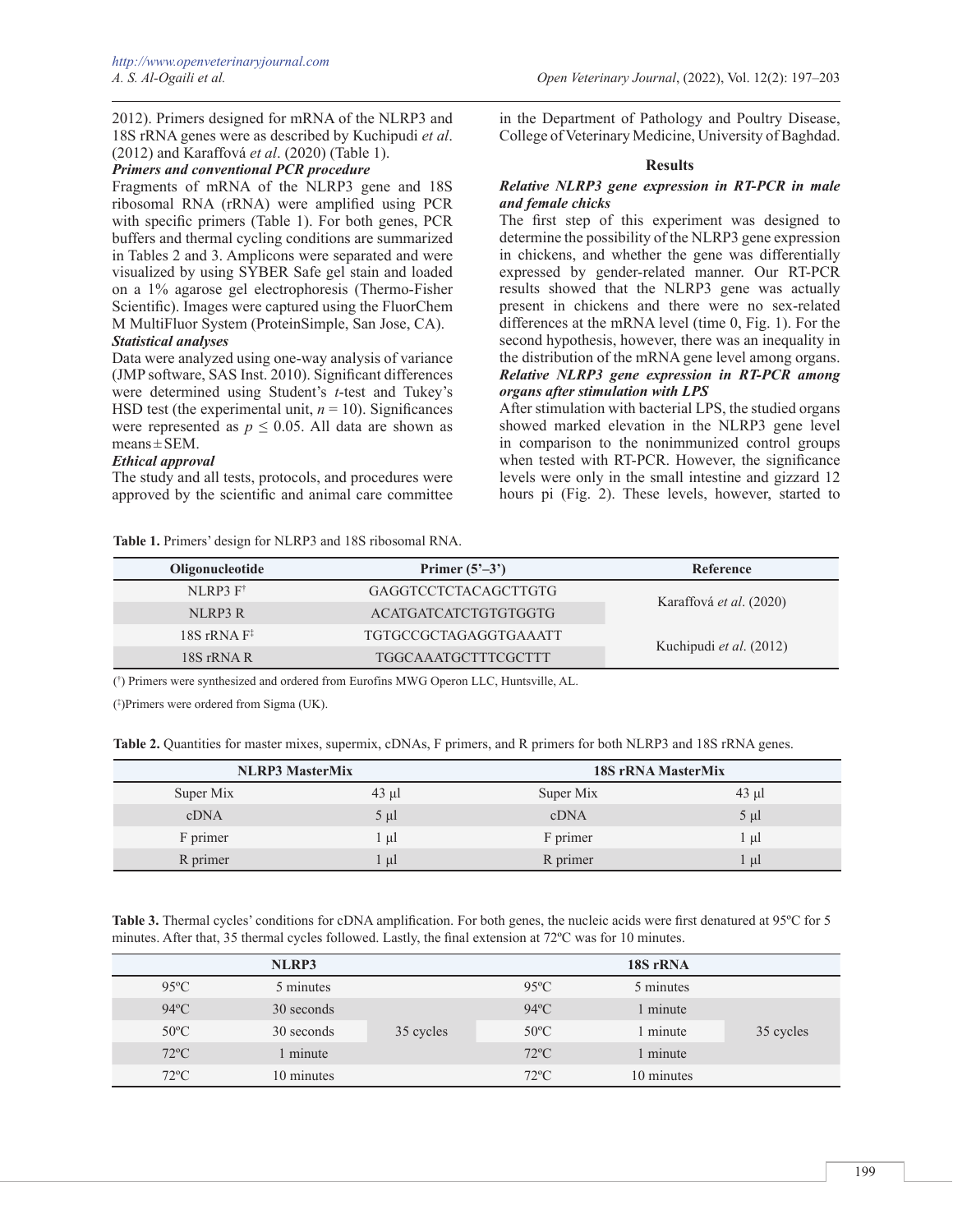deteriorate to lower RQ levels 24 hours pi (Fig. 3). The small intestine showed significantly higher levels in the NLRP3 gene expression therein. At 48 hours pi, small intestine, large intestine, lung, spleen and Peyer's patches showed significantly higher levels of the NLRP3 gene expression. Conversely, all remaining organs were drastically reverted to a normal NLRP3 gene level 48 hours pi (Fig. 4).

In time course measuring of the levels of the gene expressions, liver and gizzard were with no significant differences when compared to nonimmunized control groups. Peyer's patches and spleen were with almost



**Fig. 1.** The distribution of NLRP3 gene mRNA in some organs of male and female chickens. One-day-old male and female eggtype brown leghorn chickens were euthanized and small intestine, large intestine, gizzard, liver, and lung tissues were collected and homogenized to extract mRNA. Using RT-PCR, the expression of mRNA of the NLRP3 gene in these organs was determined.



**Fig. 2.** The distribution of NLRP3 gene in some organs of male and female chickens after stimulation with LPS (12 hours pi). 7-day-old male and female egg-type brown leghorn chickens (*n* = 10/group) were immunized with LPS (10 µg/kg BW). 12 hours later, the birds were euthanized and visceral organs' tissues were collected (i.e., small intestine, large intestine, gizzard, liver, and lung). The tissues were subjected to the RNA extraction protocol. Using RT-PCR, the expression of the NLRP3 gene in these organs was determined. Asterisks represent significant differences ( $p \le 0.05$ ).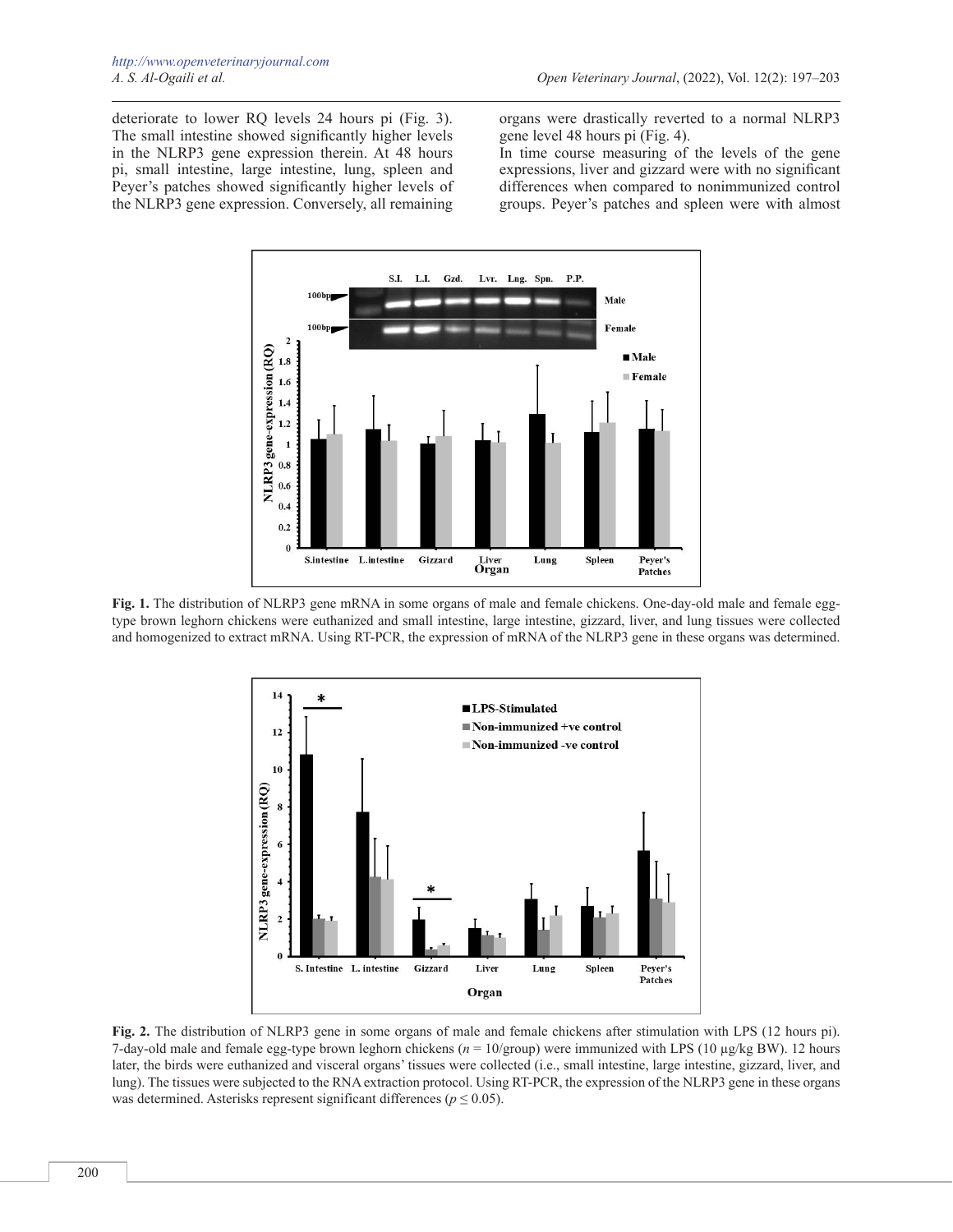

**Fig. 3.** The distribution of NLRP3 gene in some organs of male and female chickens after stimulation with LPS (24 hours). 7-dayold male and female egg-type brown leghorn chickens were immunized with LPS (10 µg/kg BW). The birds were euthanized 24 hours later and visceral organs' tissues (i.e., small intestine, large intestine, gizzard, liver, and lung) were collected and homogenized to collect RNA. Using RT-PCR, the expression of the NLRP3 gene in these organs was determined. Asterisks represent significant differences ( $p \leq 0.05$ ).



**Fig. 4.** The distribution of the NLRP3 gene in some organs of male and female chickens after stimulation with LPS (48 hours). 7-day-old male and female egg-type brown leghorn chickens were immunized with LPS (10 µg/kg BW). The birds were euthanized 48 hours later and small intestine, large intestine, gizzard, liver, and lung tissues were collected and homogenized to collect RNA. Using RT-PCR, the expression of the NLRP3 gene in these organs was determined. Asterisks represent significant differences (*p*   $\leq 0.05$ ).

the same RQ values along the time course. Both were significantly higher in the RQ level at 12 and 24 hours pi (Fig. 5). The highest level of the NLRP3 gene expression was in the small intestine and large intestine at 12, 24, and 48 hours pi, respectively. Lungs showed higher levels in that gene only 12 hours pi. This level started to diminish 24 and 48 hours pi.

#### **Discussion**

Distinct stimuli could activate innate immune responses. These stimuli examples are DAMPs and PAMPs. Both groups are ligands for specific receptors on innate immune cells called PRRs. The engagement of these receptors with cognate ligands leads to the stimulation and release of pro-inflammatory cytokines (Kepp *et al*., 2011). One of the well-studied effects of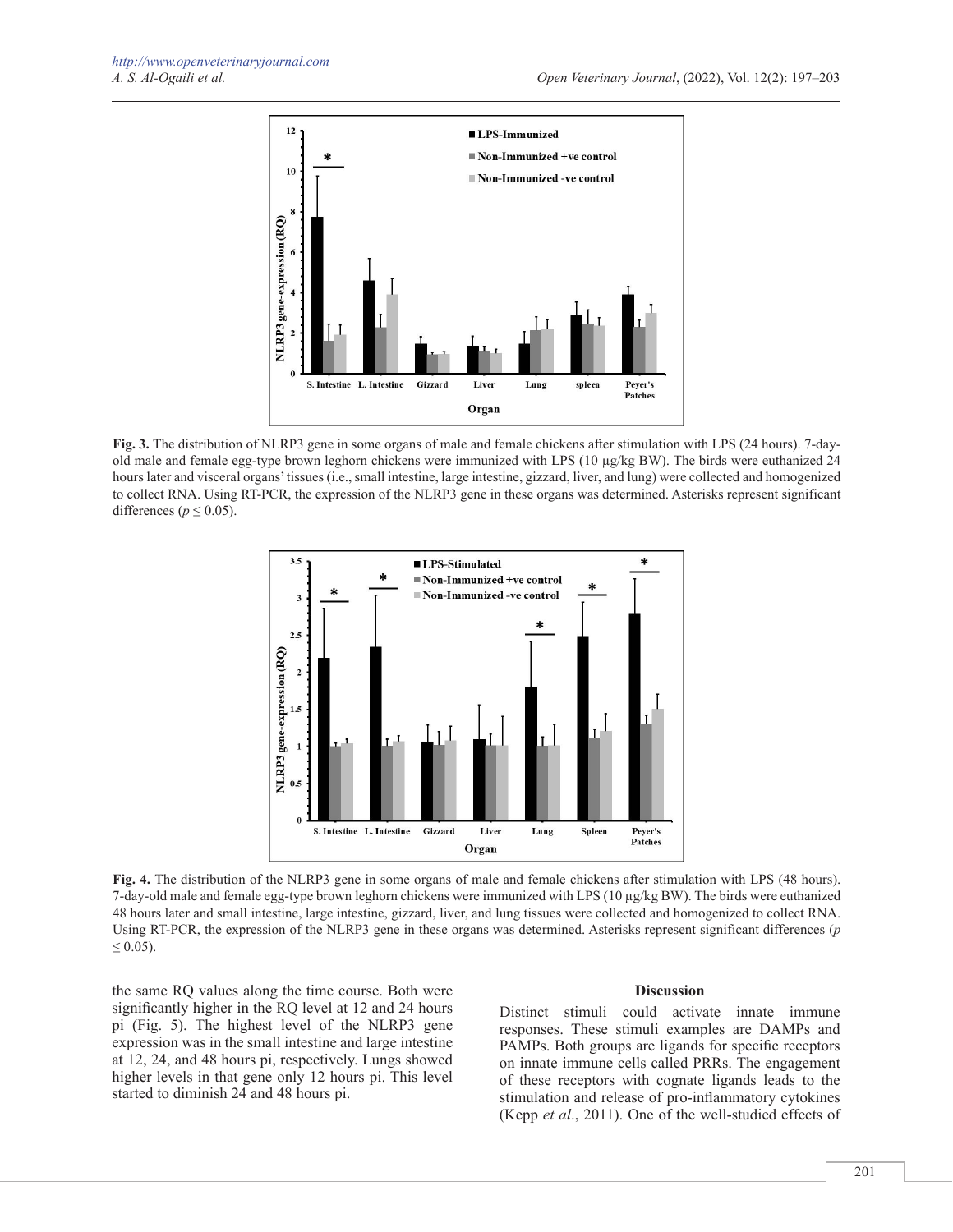

**Fig. 5.** Time course of the NLRP3 gene expression in egg-type brown leghorn chickens. 7-day-old male and female egg-type brown leghorn chickens were immunized with LPS (10 µg/kg BW). The birds were euthanized at 0, 12, 24, and 48 hours and small intestine, large intestine, gizzard, liver, and lung tissues were collected and homogenized to extract the RNA. Using RT-PCR, the expression of the NLRP3 gene in these organs was determined.

LPS (as a PAMP) on innate immunity is the consequent release of the pro-inflammatory cytokine (the NLRP3 inflammasome in particular). NLRP3 inflammasome is required for caspase-1 activation. Caspase-1 itself is essential in proteolytic maturation and in the profound release of pro-inflammatory IL-18 and IL-1β (Cornut *et al*., 2020). We sought to investigate the NLRP3 gene expression using molecular techniques such as Western blotting or histochemistry, but we could not pursue our goal due to the scarcity in the commercial NLRP3 antichicken monoclonal antibody. Instead, we investigated this gene at the mRNA level.

Our results showed that there were no significant differences between males and females at the NLRP3 gene expression level (Fig. 1). At this young age, however, gender may not be very critical interfering factor in an innate immune response due to lack of sex hormones and other physiological factors among genders (Herrmann *et al*., 2017; Song *et al*., 2021).

Within 12 hours pi with bacterial LPS, the small intestine showed a profoundly higher level in the NLRP3 mRNA. Gizzard, on the other hand, showed statistically significant levels too when compared to the control groups. Although the large intestine was only twofold less in the NLRP3 level in comparison to small intestine, the differences were insignificant to the control groups. This could be attributed to a nonspecific potential concurrent active inflammatory process at this time. In general, intestines were expressing high levels of NLRP3 due to the presence of high density innate immune cells (Shira and Friedman, 2018) (Fig. 2).

Twenty-four hours pi with LPS, the NLRP3 expression level was almost constant in small and large intestines. However, the level in the large intestine was insignificant. Other organs seemed to be with normal RQ levels (Fig. 3). In the last investigation, i.e., 48 hours pi with LPS, small and large intestines, lung, spleen, and Peyer's patches remained with the highest and significant levels of the NLRP3 mRNA (Fig. 4).

The course of the immune response (Fig. 5) showed dominance in the NLRP3 mRNA expression in the small intestine. Similarly, but less profoundly, the large intestine expressed NLRP3 mRNA 12 and 24 hours pi with LPS. Peyer's patches and spleen showed lower gene expression at 12 and 24 hours; however, the levels were significant in comparison to other organs.

#### *Conflict of interest*

The authors declare that there is no conflict of interest. *Author contributions*

The authors contributed equally to this manuscript.

### **References**

- Bowen, O.T., Dienglewicz, R.L., Wideman, R.F. and Erf, G.F. 2009. Altered monocyte and macrophage numbers in blood and organs of chickens injected i.v. with lipopolysaccharide. Vet. Immunol. Immunopathol. 131, 200–210.
- Cornut, M., Bourdonnay, E. and Henry, T. 2020. Transcriptional regulation of inflammasomes. Intl. J. Mol. Sci. 21, 8087; doi:10.3390/ijms21218087
- Herrmann, M.S., Gallardo, R.A., Bunn, D.A., Bunn, D.A., Kelly, T.R. and Dekkers, J.C.M. 2017. Does